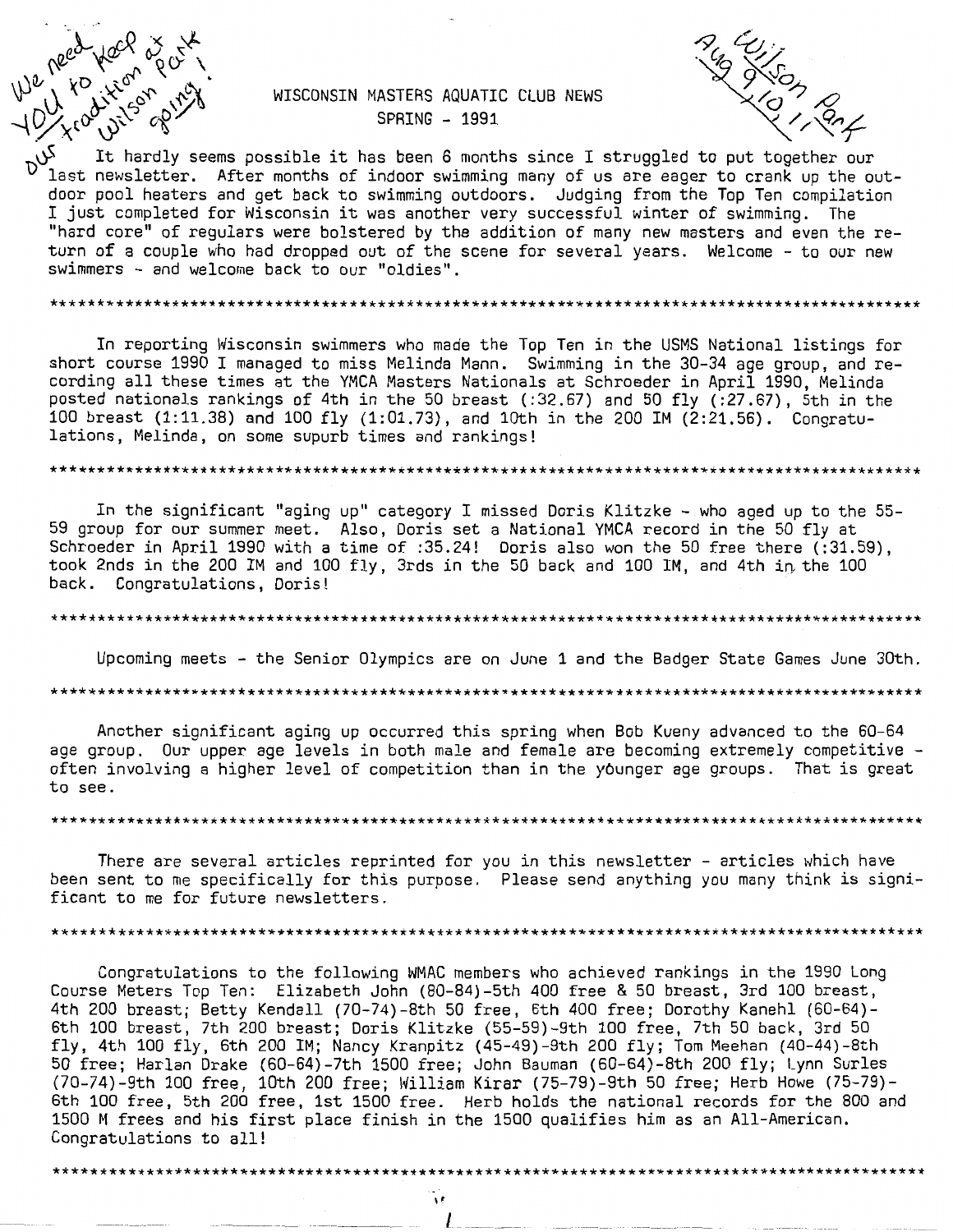Top Ten relays for the LC season are as follows: Women 200 MR 240+ 4th (Georgia Cemirys, Dorothy Kanehl, Doris Klitzke, Betty Kendall); Men 200 MR 240+ 7th (John Cemirys, John Bauman, Bob Kueny, Lynn Surles); 200 Mixed FR 280+ 2nd (William Kirar, Dorothy Kanehl, Lynn Surles, Betty Kendall). Congratulations to one and all!

\*\*\*\*\*\*\*\*\*\*\*\*\*\*\*\*\*\*\*\*\*\*\*\*\*\*\*\*\*\*\*\*\*\*\*\*\*\*\*\*\*\*\*\*\*\*\*\*\*\*\*\*\*\*\*\*\*\*\*\*\*\*\*\*\*\*\*\*\*\*\*\*\*\*\*\*\*\*\*\*\*\*\*\*\*\*\*\*\*\*\*\*\*

## ALL ABOUT TAPER

Of all the ingredients of fast swimming, taper is the most mysterious and the most critical for peak performance. No matter how long, hard, or well you trained, if you don't nail the<br>taper, you'll fall short of your best. And for even the most taper, you'll fall short of your best.

experienced coaches and swimmers, taper is <u>always</u> a crapshoot.<br>Here's why. Men should taper more than women. Sprint Here's why. Men should taper more than women. Sprinters<br>more than distance swimmers. Skinny folks more than chubbies. Skinny folks more than chubbies. The heavily muscled more than 98-1b. weaklings. Hard workers more than loafers. Type B"s more than Type A"s. But what do you more than foaters. Type B s more than type H s. But what do you<br>do if you are for instance a lean, hard working, Type A female sprinter who has done only moderate yardage?

So let's simplify this. Taper is rest that lets the body superadapt from: a fatigued state to feeling great. You can rest either by reducing the total workload or by cutting back on the amount of it that you do hard. Of the two choices, as you get closer to the big meet it"s more important to reduce intensity than yardage because intensity is more stressful. And with most Masters there isn"t that much yardage to reduce anyway.

Reduce intensity while maintaining yardage by doing longer warmups at the beginning of wcrkout, longer warmdowns at the end, longer and more frequent recovery swims between sets, and making more use of low stress "feel-good" sets like stroke drills.

The single most important principle to be observed in taper<br>is flexibility. Planning a Masters taper is far more complex Planning a Masters taper is far more complex than planning a kids' taper because the outside stresses - job and family stress - are impossible to control. And those other stresses <u>will</u> affect your response to taper. You may be in the middle of a carefully planned taper when five days before the big meet, your boss hits you with an important project on a critical deadline, your spouse has a fender bender, and your kid brings home a poor report card. Suddenly you feel awful in the water, though you've followed your taper plan meticulously.

Your taper plan might have worked fine in a perfect world, but the high level of personal stress is having the same affect<br>as several days of killer workouts. What do you do? Junk the as several days of killer workouts. What do you do?<br>plan and rest drastically. Stay away from the pool Stay away from the pool for two or three days. Or if swimming itself helps your stress level then just go in and warmup, do a couple of easy repeats, and swim down. Stay with this approach until your body tells you that the taper is finally working. Your main taper guideline is listen to If you feel progressively better as the meet<br>ay with your taper plan. If the meet's getting approaches, stay with your taper plan. If the meet's getting<br>closer and you're still not feeling good, rest more. Then cross closer and you're still not feeling good, rest more. your fingers, knock wood, say a prayer, and good luck.

The writer, Terry Laughlin is director of Total Immersion Masters Swimming Camps. For camp information or ans~ers to any swimming questions, call Terry at 516-294-3528.

#### NEW SITES, DATES FOR TOTAL IMMERSION CAMPS

Total Immersion Masters Swimming Camps in the Mid-Atlantic and Southeast have been re-scheduled. The camp at Appalachian State University, Boone NC (formerly scheduled for June 7-11) now be held on May 31-June 4. The Mid-Atlantic region camp (formerly scheduled for Williamsburg VA) will be held at Franklin & Marshall College in Lancaster FA from June 10-14. now available and can be requested by calling  $516-294-3528$ .

 $\hat{\mathfrak{c}}$ 

 $\overline{+}$ .  $\frac{\omega}{\nu}$  $\tilde{\mathcal{L}}$  $\star$  $\sigma_{\!\mathcal{Q}}$ 3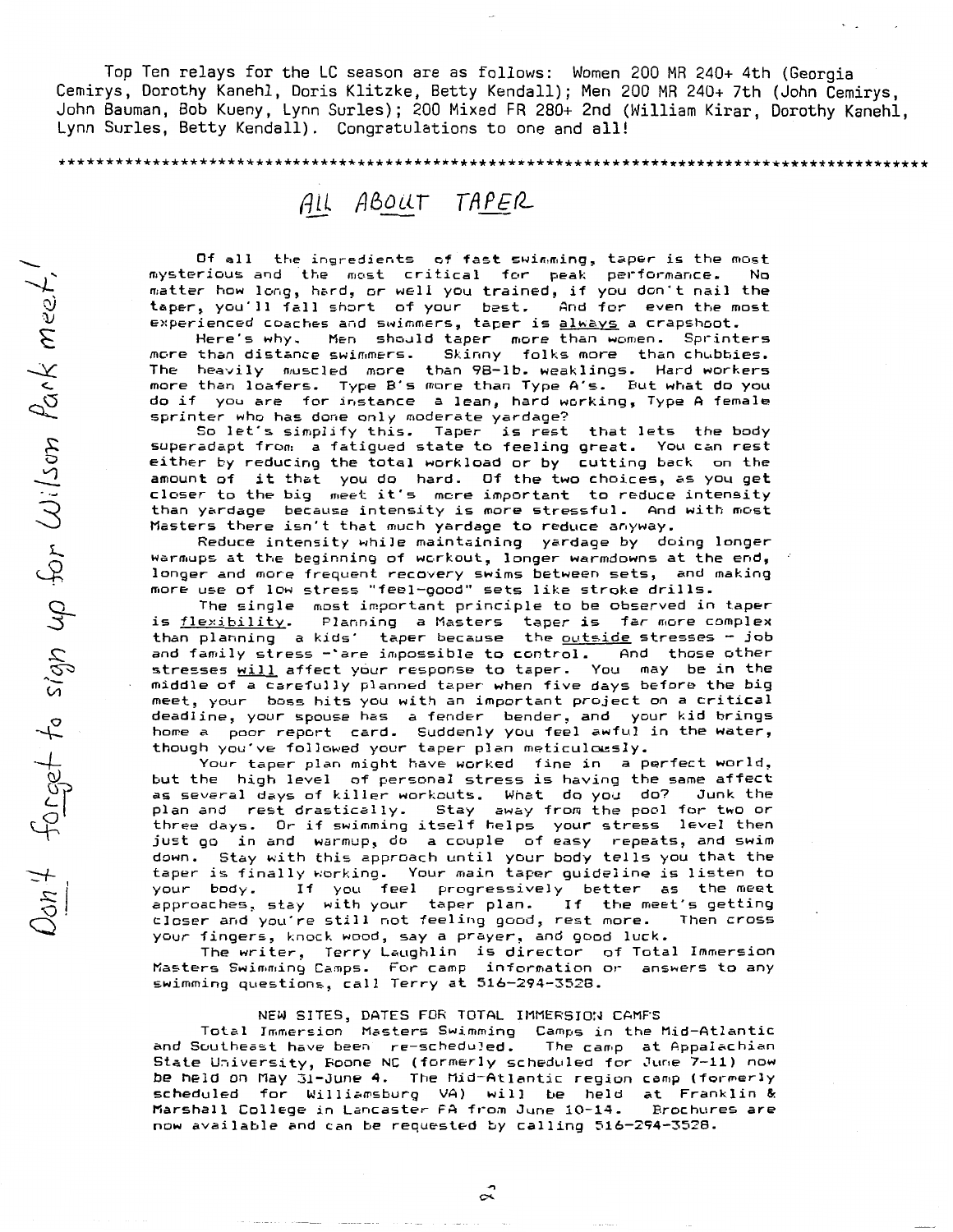On the following pages you will find the compilation of Top Ten times from the six USMS meets held in Wisconsin this short course season. If you find an error or omission please contact me before May 22, 1991. I will be sending our list to the National Top Ten coordinator by May 25.

500 Free



WISCONSIN USMS TOP TEN TIMES SHOFT COURSE YARDS 1990-1991

Frepared by: Nancy Kranpitz 1115 Morningside Court Marinette. W1 54145 715-735-3023

WOMEN

Age  $19 - 24$ Fyent 50 free Jennifer King, 24, :25.79 Jennifer Schlink 19 :42.30 100 Free Donna Ness 21 01:03.31 200 Free Jennifer King 24 02:04:40 500 Free 1000 Free Donna Ness 21 13:08.21 1650 Free 50 Back 100 Back Jennifer King, 24, 01:05.00  $\left( \mathbf{1} \right)$ Jennifer Schlink 1º 01.23.25 200 Back Donna Ness 21 02.40:36 50 Breast 100 Breast 200 Breast 50 Fly 100 Flv 200 Flv 100 IM Jennifer King 24 01:04.65 200 IM 400 18 Aug 25-29 50 Free Mary Venturino 26 :28.73 Carol Rusch 29 :29.15 Karen Pope 27 : 29.62 Janet Fodkomorski 29 :34.62 100 Free

Connie Wright 27 01:00.67 Sharon Dolty Beck,  $27 - 01:01.28$ Darol Rusch 29 01:05.04 Karen Pope 27 01:05.92 Janet PodLomorski (29. 01:18.58 200 Free

Connie Wright 29 02:33.02 Renee Severson 25 02:52.79<br>Janet Podkomorski 29 03:06.72 Julia Megley 28 03:15.85 SOO Free Karen Pope 27 06.45.12 1000 Free Sharon Dolby Beck 27 12:29.03 Karen Pope 27 13:41.58 1650 Free Karen Pope 27 22:50.11 50 Back Larol Rusch 29 :34.98 Janet Podkomorski 29 :44.37 100 Back Mary Venturino 26 01:16.32 200 Back 50 Breast Sharon Dolby Beck 27 :38.07 100 Breast Kenee Severson 25 01:29.01 200 Breast 50 Fly Carol Rusch 29 :33.70 Daren Pope 27 :36.09 100 Flv Karen Pope 27 01:20.36 Julia Megley 28 01:24.12 200 Fly Renee Severson 25 03:16.41 100 IM Karen Pope 27 -01:22.84 Julia Megley 28 01:26.20 200 IM Connie Wright 27 02:32.08 Renee Severson 25 02:46.46 Karen Pope 27 03:03.05 400 IM Age 30-34 50 Free Melinda Mann 34 :26.29 Jolita Gatzke 32 :30.91 Carol Rzentkowski 32 :31.02 Diane Minor 32 :35.62 100 Free Melinda Mann 34 :58.19 Jointa Gatzke 32 01:09.72 Debbie Farrell 31 01:12.56 Carol Rzentkowski 31 01:12.58 200 Free Fatricia Alarie (30 02:22.71) Jolita Gatzke 30 02:39.20

Vanessa Kellerman 31 02:59.48

Debbie Farrell 31 07:25.51 Jolita Gatzke 32 07:55.35 1000 Free Anita Hargarten 33 12:39.47 Cora Buckowich 34 14:21.34 Jolita Gatzke 32 15:09.83 Debbie Farrell 31 15:16.67 1650 Free Debbie Farrell 31 25:57.75 Jolita Gatzke 32 25:59.42 50 Back Jolita Gatzke 32 :40.75 100 Back Diane Minor 32 01:30.42 Vanessa Kellerman 31 01:30.68  $200$   $\text{Back}$ 50 Breast Melinda Mann 34 :33.78 Jolita Gatzke 32 :40.23 Joy Brantly,  $32 \div 41.19$ Diane Minor  $32 : 43.10$ 100 Breast Anita Hargarten 33 01:18.68 Jolita Gatzke 32 01:28.34 200 Breast Melinda Mann 34 02:48.88 Joy Brantly 32 03:14.91 Diane Minor 32 03:21.32 50 Flv Melinda Mann 34 :28.69 100 Fly Melinda Mann 34 01:03.55 Cora Buckowich 31 01:25.76 Vanessa Kellerman 31 01:28.68 200 Fly 100 IM Melinda Mann 34 01:07.04 Patricia Alarie 30 01:15.73 Jolita Gatzke 32 01:21.64 Joy Brantly 32 01:23.44 Debbie Farrell 31 01:25.71 Vanessa Kellerman 31 01:28.28 Diane Minor 32 01:29.51 Carol Rzentowski 32 01:29.38 200 im Anita Hargarten 33 02:35.67 400 IM -Аое 35−39 SO Free

Becky Bartsokos 36 :28.21 Kristin Koeffler 39 :29.51 Christine Anderson 39 :32.14

Guillemette Johnston 36 :32.32 Flow Wolf 36 :33.09 Barbara Keun 38 :44.30  $100$  Free Becky Bartsokos 36 01:02.01 Kristin Koeffler, 39, 01:09.78 Christine Anderson 39 01:14.60 Barbara Keún 38 01:42.42 200 Free Kristin Koeffler 39 02:40.25 Patricia Bayers 36 02:42.74 Christine Anderson 39 02:43.01 Barbara Kuen 38 03:43.52 Nancy Bahling 36 04:16.47 500 Free Patricia Bavers 36 07:09.88 Christine Anderson 39 07:36.07 Nancy Bahling 36 11:25.60  $1000$  Free Patricia Bavers 36 14:26.98 Nancy Bahling 36 24:26.65 1650 Free Patricia Bayers 36 23:54.75 50 Back Carol Cantieri 37 :39.99 Christine Anderson  $39:43.81$ 100 Back Christine Anderson 39 01:32.25 200 Back Christine Anderson 39 03:16.43 Patricia Bavers 36 03:20.95 50 Breast Flow Wolf 36 :40.26 Kristin Koeffler 39 :41.14 Barbara Kuen 38 :50.57 100 Breast Carol Cantieri 37 01:27.48 Barbara Kuen 38 01:47.02 200 Breast Flow Wolf 36 :03.14.69 SO FIY Kristin Koeffler 39 :36.44 Patricia Bavers 36 :40.49 100 Fly Guillemette Johnston 36 01:33.20 200 Fiv Patricia Bayers 36 03:15.67 100 IM Kristin Koeffler 39 01:23.80 Flow Walf 36 01:27.09 Christine Anderson 39 01:28.17 200 IM Patricia Bavers 36 03:14.35 400 IM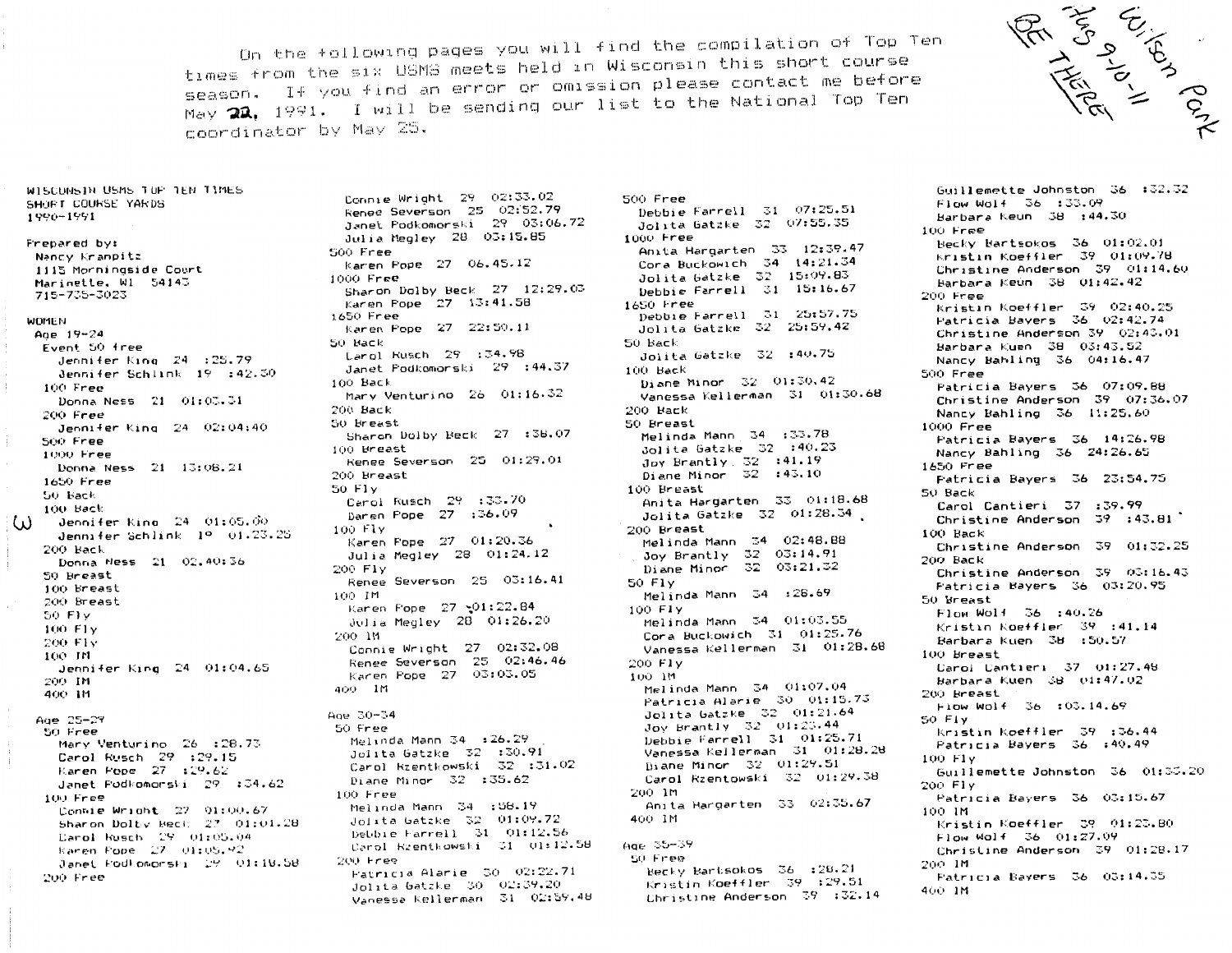# State LC is at Wilson Park Aug 9-10-11

Patricia Bavers 36 06:34.79  $Aq = 40 - 44$ 50 Free Colleen Moore 40 :31.10 Barbara Kramer 43 :32.23 100 Free Barbara Kramer 43 01:12.09 200 Free 500 Free 1000 Free Colleen Moore 40 13:54.41 1650 Free Edith Jacobsen 43 25:13.73 Connie Guist 44 31:26.76 50 Back Barbara Kramer 43 :43.18 100 Back Edith Jacobsen 43 01:33.28 200 Back Edith Jacobsen 43 03:08.85 50 Hreast Barbara Weitz 43 :39.00 100 Breast Barbara Weitz 43 01:26.57 Edith Jacobsen 43 01:33.88  $\Sigma$  200 Breast Edith Jacobsen 43 03:21.53 50 F1v Lolleen Moore 40 :33.98 Barbara Kramer 43 :38.11  $100$   $F1v$ 200 F1v Edith Jacobsen 43 02:57.06 Colleen Moore 40 03:11.03 100 IM 200 IM Edith Jacobsen 43 02:55.21 400 IM Edith Jacobsen 43 06:08.87 Ade 45-49 50 Free Nancy Kranpitz 45 :31.82 100 Free Nancy Kranpitz 45 01:13.26  $200$  Free 500 Free 1000 Free 1650 Free 50 Back Nancy Kranpitz 45 :43.47 100 Back 200 Back

Nancy Kranpitz 45 03:20.75 50 Breast Patricia Brummet 45 :42.86 100 Breast 200 Breast Patricia Brummet 45 03:09.E 50 Flv Nancy Kranpitz 45 :37.51 100 Fly 200 Fly 100 IM 200 IM 400 IM Patricia Brummet 45 06:33.5 Age 50-54 50 Free Marqie Simsic 51 : 45.20 100 Free Inorid Stine 51 01:25.76 Margie Simsic 51 01:39.69 200 Free lnarid Stine 51 03:00.35 500 Free Ingrid Stine 51 08:04:65 Margie Simsic 51 09:56.04 Clarice Rossi 53 09:56.43 1000 Free lnorid Stine 51 16:32.69 1650 Free Ingrid Stine 51 27:26.08 50 Back  $100$  Back Ingrid Stine 51 01:35.84 Clarice Rossi 53 01:42.17 200 Back Ingrid Stine 51 03:22.23 Clarice Rossi 53 03:45.22 50 Breast Indrid Stine 52 : 43.34 Clarice Rossi 53 :46.51 100 Breast Ingrid Stine 52 01:37.60 Clarice Rossi 53 01:42.05 Margie Simsic 51 01:54.49 200 Breast Inorid Stine 52 03:32.51 Clarice Rossi 53 03:42.02 SO FIV  $100 + 1v$ Inarid Stine 51 01:45.06  $200 + 10$ Indrid Stine 52 03:28.84 100 IM

 $C1$ arice Rossi  $53 - 01:41.77$ Marqie Simsic - 51 - 01:52.07 200 IM Ingrid Stine 52 03:17.13 400 IM Indrid Stine 52 06:53.39 Ade 55-59 50 Free Doris Klitzke 55 :33.46  $100$  Free  $200$  Free 500 Free  $1:800$  Free 1550 Free 50 Back Doris Klitzke 55 :38.95 100 Back Donis Klitzke 55 01:31.82 200 Back 50 Breast Doris Klitzke 55 :43.39 100 Breast 200 Breast 50 FIV Doris Klitzke 55 :35.76 100 F1v Doris Klitzke 55 01:29.54 200 Fly Doris Klitzke 55 03:26.53 100 IM Doris Klitzke 55 01:24.05 200 IM Donis Klitzke 55 03:05.10 400 IM Age 60-64 50 Free Shirley Hasselbacher 64 :38.31 Hannelore Snyder 60 :49.32 Marty Berry 60 :51.72  $100$  Free Shirley Hasselbacher 64 01:26.21 Marty Berry 60 01:48.93  $200$  Free Shirley Hasselbacher 64 03:18.55 500 Free  $100$  Free  $1650$  Free 50 Back Marty Berry 60 :52.66 Hannelore Snyder 60 :53.80

Indrid Stine  $52$   $'01:34.51$ 

100 Back Hannelore Snyder 60 02:06.09 Marty Berry 60 02:10.37  $200$  Back Hannelore Snyder 60 04.29.23 50 Breast Hannelore Snyder 60 :51.42 Marty Herry 60 :59.63 100 Breast Hannelore Snyder 60 02:03.19 Marty Herry 60 02:16.77 200 Breast Hannelore Snyder 60 04:17.51 100 IM Shirley Hasselbacher 64 01:40.26 200 IM 400 IM Age 70-74 50 Free Betty Kendall  $70 : 42.21$ Josephine Pallin 70 :43.30  $: 45.73$ Fran Zeumer 71 Elizabeth 1Colburn 73 :50.61 Mary Siebold 74 01:07.76 100 Free Betty Kendall 70 01:38.28 Josephine Pallin 70 01:42.38 Fran Zeumer 72 01:42.60 200 Free Betty Kendall 70 03:37.30  $From 2eumer 71 03:43.02$ Elicabeth Colburn 73 04:22.07 500 Free Betty Kendall 70 09:35.67 1000 Free Betty Kendall 70 20:10.68 1650 Free 50 Hack Josephine Pallin 70 : 46.73 Fran Zeumer 71 01:00.61 Mary Siebold 74 01:17.19  $100$  Back Josephine Fallin 70 01:45.74 Fran Zeumer 71 02:06.56 Elizabeth Colburn 73 02:12.60 Mary Siebold 74 03:06.58 200 Back 50 Breast  $Final$  Zeumer  $71$  :59.71 Elizabeth Colburn 73 01:01.19 Mary Siebold 74 01:38.02 100 Breast Mary Siebold 74 03:48.43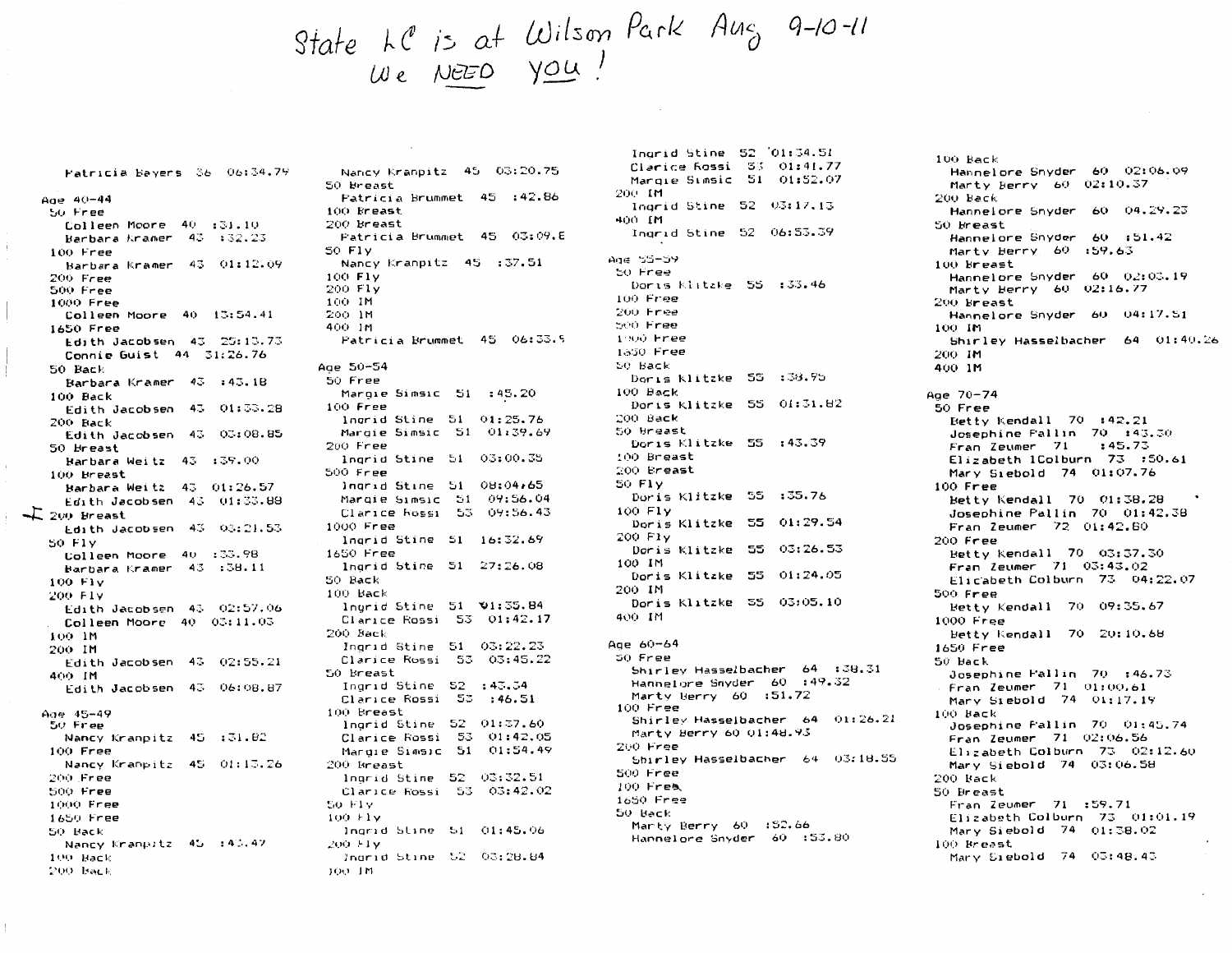WISCONSIN USMS TOP TEN RELAY TIMES SHORT CUURSE YARDS 1990-1991

Prepared by: Nancy Kranpitz 1115 Morningside Court Marinette, W1 54143 715-735-3023

WOMEN

55+

MEN

No all women relays for entire short course seasor

50 FIV Fran Zeumer 71 01:00.46 100 FIV 200 Fly 100 IM Betty Kendall 70 02:10.36 200 IM 400 IM Age 75-79 No swimmers Age 80-84

200 Breast

ιη

50 Free 100 Free Elizabeth John 80 02:35.31 200 Free Elizabeth John 80.  $05:28.56$ 500 Free Elizabeth John 80  $13:43.76$ 1000 Free Elizabeth John 80 27:39.19 1650 Free 50 Back  $100$  Back Elizabeth John 80 03:00.75 200 Back 50 Breast Elizabeth John 80 01:21.86 100 Breast Elizabeth John 80 03:10.44 200 Breast Elizabeth John 80 06:27.47 100 IM 200 IM 400 IM

200 Free Relay Wisconsin Masters 02:18.72 Donald Kilb 64 Thomas Michelson 59 Harlan Drake 62 Alex MacGillis 62

200 Medley kelay 25+ Wisconsin Masters 02:28.42 Scott Bruss 37 bregory Danneker -34 Gene Vanier – 34 Steve Justinger зь 55+ Wisconsin Masters "A" 02:18.60 John Bauman 60 Robert Kueny 60 Perry Rockwell - 66 Lynn Surles 73 55+

Wisconsin Masters "B" 02:48.81 San Countryman - 56 Thomas Michelson 59 Donald Kilb 64 Harlan Drake 62 400 Free Relay

55+ Wisconsin Masters 05:30.56 Thomas Michelson 59 San Countryman 56 Donald Kilb 64 Harlan Drake 62

400 Medley Relay

55+ Wisconsin Masters 06:27.80 Alex MacGillis 62 John Pallin - 70 John Bauman - 60 Lynn Surles 73

MIXED RELAYS 200 Free 25+ Wisconsin Masters "A"  $01:59.55$ Jolita Gatzke - 32 - F Gene Varnier - 34 - M Kristin Koeffler, 39 Tim Banwell 39 M

#### 25+

Wisconsin Masters "B" 02:02.15 Arthur Sanchez 40 M David Farrell 35 M Carol Rzentowski - 32 - F Janet Fodkomorski - 29 - F

#### 65+

Wisconsin Masters 02:46.56 70 F Josephine Pallin Herbert Howe 78 -17 John Pallin 71 M Fran Zeumer 71

200 Medley Relays 25+ Wisconsin Masters 02:24.52 Jolita Gatzke (32 F Douglas Winter 29 M David Hackert 32 M Janet Podkomorski, 29. F

#### 55+ Wisconsin Masters 02:33.81

Doris Klitzke, 55, F Robert Kueny 60 M Perry Rockwell 66 M djetty Kendall (O. P. 65+ Wisconsin Masters - 04:34.81

Josephine Pallin 70 F John Pallin 70 M Fran Zeumer 71 F Lynn Surles 73 M

Lincoln Masters 04:14.19 David Wendel, 23 M Julia Melgey 28 F Core Buckowich 34 F Scott Hones 24 M

#### 25+

Lincoln Masters  $04:25.57$ Scott Freeman 30 M Diane Minor  $32$  F Vanessa Kellerman (31 - F Thomas Buck 33 M

#### 25+

Wisconsin Masters 04:36.50 Joy Brantly 32 F Gene Vanier 34 M Jolita Gatzke SZ F Michael Gazo 37 m

#### -35+

Lincoln Masters "A"  $04332,04$ Ben Haak J6 M Flow Wolf 36 F Patricia Brummet 45 F 10m Doetsch 38 M

#### చెర+

Lincoln Masters "B" 05:31.36 Allan Johnston 41 M Clarice Rossi 53 F buillemette Johnston - 36 F Andy Zoltners, 45 M

400 Medley Relays 25+ Wisconsin Masters 04:46.50 Jeffrey Zarder (31 M Jeff Alexander 26 M Renee Severson 25 н. Anita Hargarten (33 F

#### ا ت

Wisconsin Masters (05:49.78 William Slindee 35 M Kristin Koeffler, 39 (r. Colleen Moore 40 r Raymond Kaczkowski – 37 – M

#### ວນ+

Wisconsin Masters 06128.01 Donis Klitzke, bol H San Countryman Sol m Thomas Michelson 59 M Shirky Husselbacher 69 F

400 Free Relays - 0+

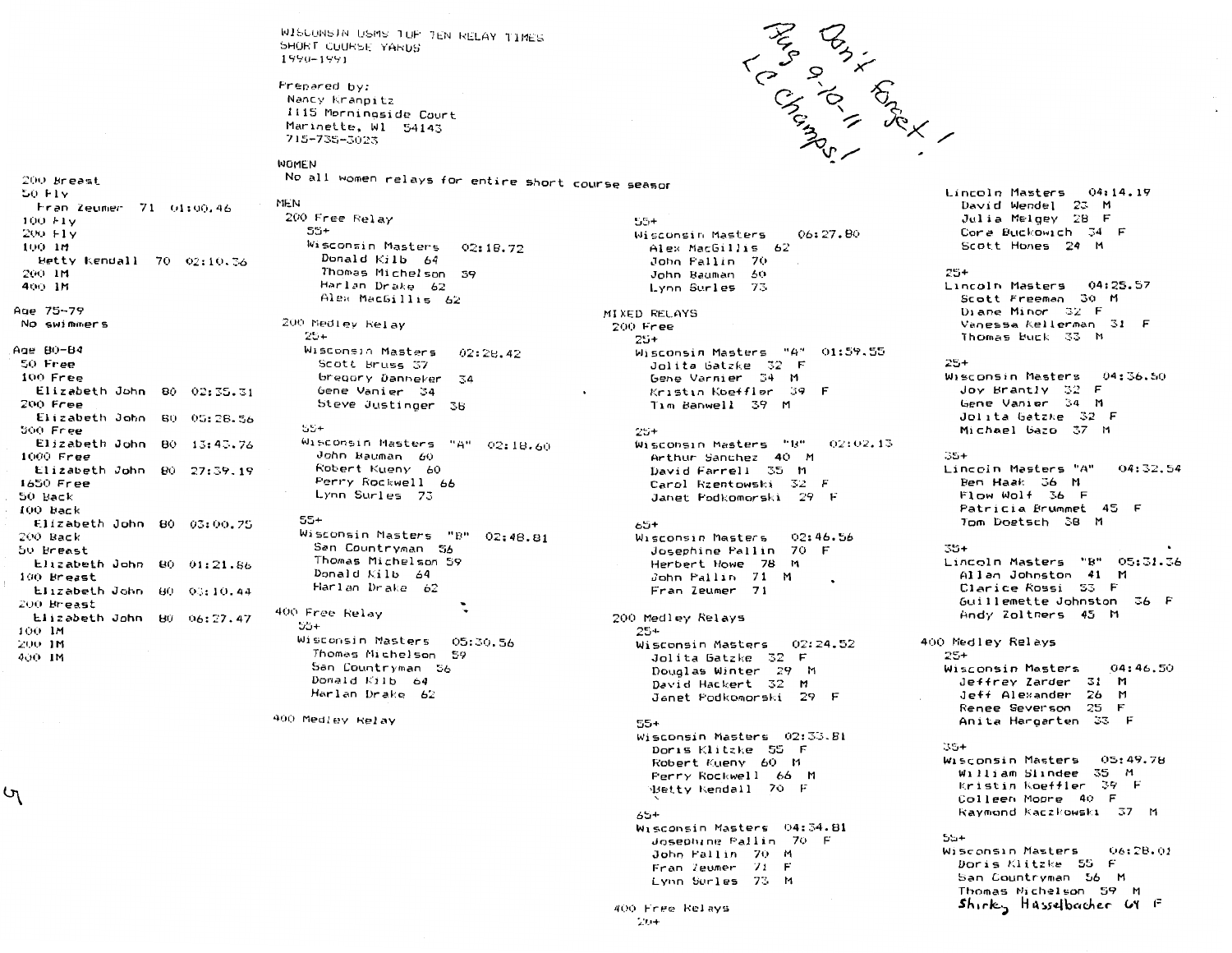```
Age 19-24
 50 Free
   Scott Jones 24:24.01100 Free
 200 Free
   David Wendel 23 01:53.23
   Scott Jones 24 01:59.36
 500 Free
 1000 Free
   Mark Peiser 24 16:07.31
 1650 Free
 50 Back
 100 Back
 200 Back
 50 Breast
   Scott Jones 24 : 30.75
   Mark Peiser 24 : 33.91100 Breast
 200 Breast
   Mark Peiser 24 \quad 02:48.6150 FIV
 100 FIV
   Scott Jones 24 :57.11
   David Rehn 23 :57.55
   David Wendel 23 :58.94
 200 FIV
 100 IM
   Scott Jones 24 :59.14
   David Rehn 23 01:00.40
  David Wendel 23 01:01.87
   Mark Peiser 24 01:11.94
 200 IM
 400 IM
   Mark Peiser 24 06:03.21
Age 25-29
 50 Free
   Jeff Alexander 26 : 24.20Paul King 26 : 24.21
   Thomas Lotock 26 :25.82
   Scott Paulson 27 :25.89
   Douglas Winter 29 :27.56
   Jesse Vega 26 : 30.41100 Free
   Scott Faulson 27 :56.17
   Johnie Hartnedy 25 01:01.40
   Douglas Winter 29 - 01:01.66Jesse Vega 26 - 01:09.40200 Free
   Paul King 26 01:56.81
   Thomas Lotocki 26 02:12.24
   John Strange 27 02:14.10
```
 $\sim$ 

and the state

MF N

Johnie Hartnedy 25 02:17.41 500 Free Michael horton 26 05:46.39 Johnie Hartnedy 25 06:31.24 1000 Free Johnie Hartnedy 25 14:15.76  $1650$  Free Johnie Hartnedy 25 23:51.45 Douglas Winter 29 25:26.63 50 Back : 30.45 Jeff Alexander 26 100 Back Thomas Lotocki 26 01:06.07 Michael Horton 26 01:06.55 200 Back 50 Breast Douglas Winter 29 :33.63 Paul King 26 :34.64 John Strange 27 :35.93 100 Breast Douglas Winter 29 01:17.35 200 Breast Douglas Winter 29 02:44.90 SO FIV Je++ Alexander 26 :26.84 Scott Paulsen 27 : 28.63 Douglas Winter 29 : 29.87 Mark VanKleck 29 :34.68 100 Fly John Strange 27 01:05.44 200 Fly 100 IM Michael Horton 26 01:03.08 Faul King 26 01:06.29 John Strange 27 01:08.54 200 IM Jeff Alexander 02:22.20 400 IM Age 30-34 50 Free Keith VaNevenhoven 31 :23.88 Scott Freeman - 30 : 24.20 Thomas Buck 33:24.42 Jeffrey Zarder 31 :25.55 Mark Kaczmarek 34 :25.66 Steven Ashley 34 :25.71 Kelly Moran 30 :26.04 David Hackert  $-31$  :29.46 Gene Vanier 34  $:31.12$ 100 Free Keith Vanevenhoven 31 +53.45 Jeffrey Zarder - 31 - 196.11

Luther Swenson 30 :56.38

 $Kellv$  Moran  $30 : 59.42$ David Hackert 31 01:03.54 200 Free Thomas Buck 33 01:57.66 Scott Freeman 30 02:00.40 Tom Hayes 31 02:04.93 Keith Krueger 34 02:05.23 Mark Kaczmarek 34 02:07.33 Kelly Moran (30 02:13.01) David Hackert 31 02:20.15 500 Free Keith Krueger 34 05:27.17 Peter Rotter 30 05:40.94 David Hackert 31 06:10.68  $Kell1v$  Moran  $30-06:19.12$ 1000 Free Peter Rotter 30 11:41.33 Tom Haves  $31 - 12:17.23$ Mark Kaczmarek 34 12:25.05 David Hackert 32 12:29.78 Kelly Moran  $30-13:16.64$ Steven Ashley 34 13:24.23 Gregory Danneker 31 14:18.91 James Bragado 34 15:54.57 1650 Free Peter Rotter 30 20:05.34 David Hackert 32 21:19.07 James Bragado 34 26:34.07 50 Back Keith Vanevenhoven 31 :29.39 100 Back Thomas Buck 33 : 59.82 Keith Vanevenhoven 31 01:03.69 Tom Hayes 31 01:07.17 200 Back 50 Breast Keith Vanevenhoven 31 :32.40 Gregory Danneker 31 :33.71 Gene Vanier 34 :38.78 100 Breast Jeffrey Zarder 31 01:11.71 Gregory Danneker 31 01:15.68 Gene Vanier 34 01:27.47 200 Breast Gregory Danneker 31 02:51.17 Gene Vanier 34 03:03.55 David Gaffney 30 03:04.31 50 Fly Keith Vanevenhoven - 31 :26.15 Luther Swenson 30 :28.15 Kelly Moran 30 :28.17  $Jeff$  frev Zarder  $-31 - 129.09$ Peter Rotter 30 :30.11

Steven Ashley 34 :58.07

Keith Vanevenhoven - 31 :57.07 Keith Krueger – 34 – :58.27 Mark Kaczmarek 34 01:05.53 Peter Rotter 30 01:09.36 DAVID gaffney 30 01:19.74 200 FIV Keith Vanevenhoven 31 02:15.88 Peter Rotter - 30 - 02:37.75 LOO IM Thomas Buck 33 01:00.51 Keith Vanevenhoven 31 01:03.16 Keith Krueger 34 01:04.34 Kelly Moran 30 01:09.14 Mark Kaczmarek 34 01:09.43 200 IM Luther Swenson 30 02:27.95 Feter Rotter 30 02:36.32 Gene Vanier 34 03:11.90 400 IM Feter Rotter 30 05:30.96 Age 35-39 50 Free Stephen Forrer 38 :23.17 Thomas Payden 38 :24.65 Ben Haak 36 : 25.07 Tom Doetsch 38 :25.37 Timothy Banwell 39 :28.11 William Slindee 35 :28.63 James Rooney 39 :28.65 Steve Justinger 38 :28.68 David Farrell 35:28.97 Michael Gazo 37 :30.07 100 Free Thomas Payden 38 :56.53 Steve Justinger 38 01:01.57 Timothy Banwell  $-37$   $-01:04.09$ William Slindee  $-35$   $-01:04.43$ James Rooney 39 01:05.06 David Farrell  $\,$  36  $\,$  01:08.60  $\,$ Raymond Kaczkowski - 37 - 01:28.01 200 Free Tom Doetsch - 38 - 02:09.63 Steve Justinger - 38 - 02:12.64 James Rooney 39 02:25.40 Michael Gazo 37 02:37.23 500 Free Steve Justinger 38 05:58.02 Scott Bruss 37 06:57.32 Raymond Kaczkowski 38 08:55.41 1000 Free Steve Justinger 38 12:18.19

 $100$  Fly  $\ddot{\text{C}}$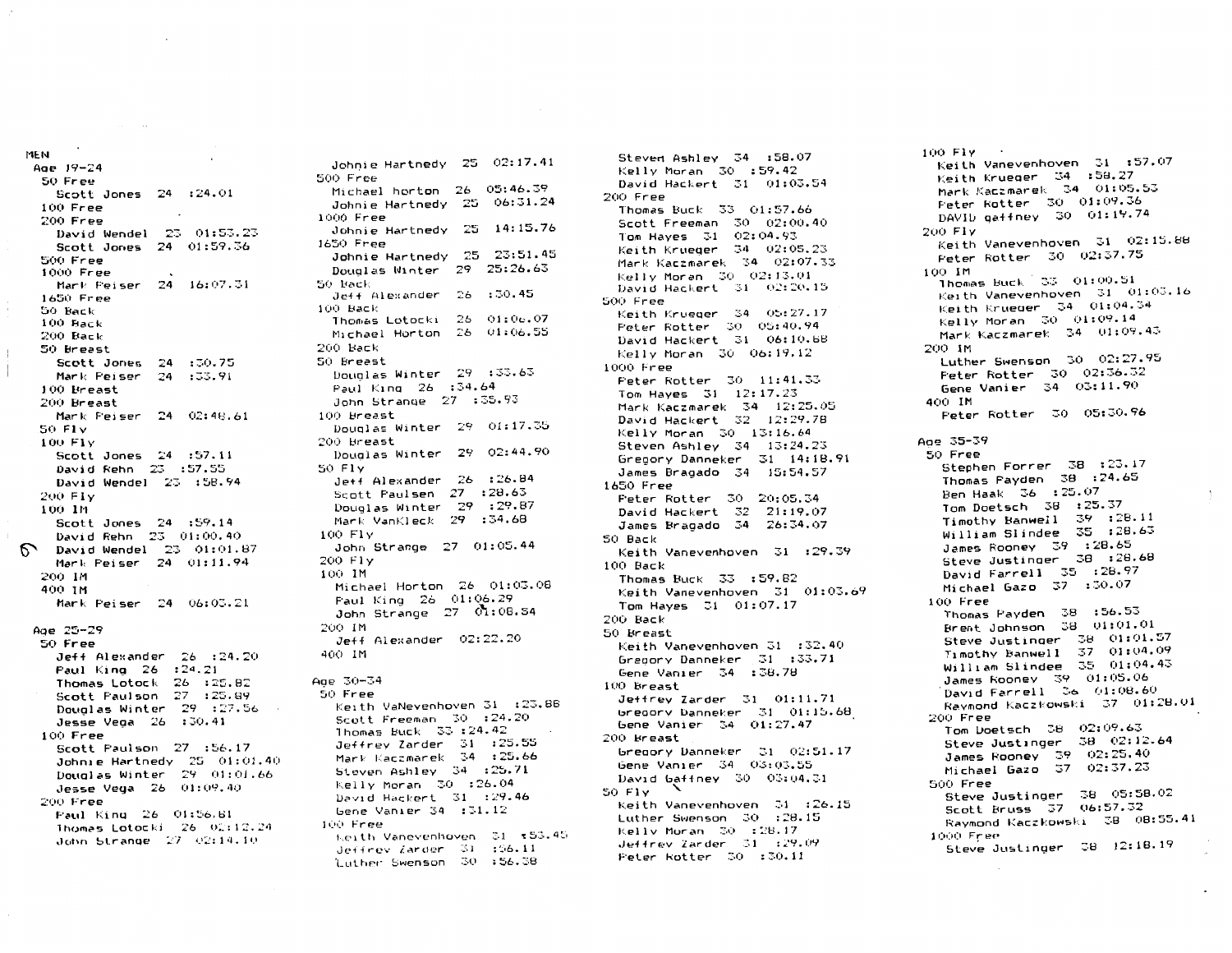Scott Bruss 37 14:32.70 Michael Gazo 37 15:32.82 William Slindee 3% 16:20.60 Raymond Kaczkowski 37 18:49.90 1650 Free Steve Justinger 38 20:28.91 Scott Bruss 37 23:54.67 David Farrell 36 24:47.54 Michael Gazo 37 27:09.90 50 Back Steve Justinger 38 :37.87 Michael Gazo 37 :38.18 Scott Bruss 37 : 38.39 Raymond Kaczkowski 37 01:10.94 100 Back Ben Haak 36 01:11.10 Tom Doetsch 38 01:14.05 Steve Justinger 38 01:20.42 Scott Bruss 37 01:26.80 Raymond Kaczkowski 38 02:49.05 200 Back 50 Breast Tom Doetsch 38 :35.20 David Farrell 35 :35.39 James Rooney 39 :36.31 Timothy Banwell 39 :37.88  $\sum$  ilmothy better.<br>Steve Justinger 38:38.95 Raymond Kaczkowski 38 :51.39 100 Breast James Rooney 39 01:18.05 David Farrell 36 01:21.55 Steve Justinger 38 01:31.65 Raymond Kaczkowski 37 01:51.16 200 Breast Raymond Kaczkowski 38 04:10.72 50 Flv Brent Johnson 38 :27.68 Thomas Payden 38 :27.86  $With a m. Slindee 35 : 29.44$ Timothy Hanwell 39 :31.63 Michael Gazo 37 :35.60 100 Flv Stephen Forrer 38 01:05.44 200 FIy 100 IM Thomas Payden 38 01:05.43 Ben Haak 36 01:09.58 Timothy Benwell 39 01:12.56 James Rooney 39 01:13.50 Steve Justinger 38 01:16.56 Michael Gazo 36 01:17.99 Scott Bruss 37 01:19.43  $200-1M$ Brent Johnson 58 02:34.47

William Slindee 35 02:44.25 Timothy Banwell 35 02:46.43 400 IM Age 40-44 50 Free Arthur Sanchez 40 :25.16 Charles Vernon 42 :26.36 Jon Bontly  $42 : 26.67$ Allan Johnston 41:34.85 100 Free Thomas Meehan 44 :53.B6 Jon Bontly 42 01:00.46 Ronald Hart 40 01:15.00 Lewis Bayers 40 01:15.65 200 Free Charles Vernon 42 02:15.56 Jon Bontly 42 02:21.60 Lewis Bayers 40 02:55.99 500 Free Charles Vernon 42 06:20.90 Lewis Bayers 40 07:35.95 1000 Free Charles Vernon  $43 - 14:00.60$ Lewis Bayers 40 15:38.03 1650 Free Charles Vernon 43 23:11.65 Lewis Bavers 40 26:04.71 50 Back Arthur Sanchez 41 :32.42 Kerry Griessmever 42 :32.87 Lewis Bayers 40 :50.62  $100$  Back Kerry Griessmeyer 42 01:11.33 Arthur Sanchez 140 01:12.37 Allan Johnston 41 01:43.12 200 Back 50 Breast Arthur Sanchez 40 :31.43 Kerry Griessmeyer 42 :34.59 Darrell Griesback 41:36.29 Brian Frenz 44 :36.71 100 Breast Arthur Sanchez 41 01:08.13 Darrell Griesbach 41 01:21.30 Kerry Griessmeyer 42 01:21.93 Brian Frenz 44 01:24.89 Ronald Hart 40 01:31.16 Lewis Bayers 40 01:35.82 200 Breast Darrell Griesbach 41 03:04.66 50 Flv Jon Bontly  $42 : 34.02$ 

Lewis Bayers 40:46.94 100 FIV 200 Fly 100 IM Arthur Sanchez 40 01:04.09 Lewis Bayers 40 01:37.53 200 IM 400 IM Age 45-49 50 Free Dirk Pitman 46 :27.38 Andy Zoltners 45 :33.46 100 Free 200 Free Andy Zoltners 45 03:02.47 500 Free David Keddie 46 06:29.91 1000 Free George Winter 49 13:59.96 1650 Free 50 Back George Winter 49 :32.94 100 Back George Winter 49 01:10.65 Andy Zoltners 45 01:35.03 200 Back George Winter 49 02:40.56 50 Breast George Winter 49 :36.56 100 Breast 200 Breast Dick Pitman 46 03:04.54 50 Flv Dick Pitman 46 :28.26 George Winter 49 :30.15 100 Fly Dick Pitman 46 01:04.23 200 Fly Dick Pitman 46 02:35.86 100 IM George Winter 49 01:09.92 Dick Pitman 46 01:13.04 200.1M Dick Fitman 46 02:35.26 George Winter 48 02:46.24 400 IM Dick Pitman 46 06.44.88  $\mathcal{L}$ Age 50-54 50 Free Gary Bezella 53 :26.48 Donald Jackson 50 :30.91 James Fahrbach 51 :38.64

 $100$  Free Donald Jackson 50 01:12.18 James Fahnbach 51 01:27.48 200 Free Bob Burow 53 02:41.66 James Fahrbach 51 03:15.01 500 Free Gary Bezella 53 06:51.39 Bob Burow 53 07:17.18 James Fahrbach 51 09:04.25 1000 Free Donald Jackson 50 14:19.82 Bob Burow 53 15:05.26 James Fahrbach 51 19:32.90 1650 Free Donald Jackson 50 23:51.99 25:05.43 Bob Burow 53 50 Back 100 Back Bob Burow 53 01:28.93 200 Back Bob Burow 53 03:19.98 50 Breast 100 Breast Robert Swain 53 01:30.32 200 Breast 50 F1v 100 Fly 200 Flv 100 IM 200 IM Robert Swain 53 03:19.19 400 IM Age 55-59 50 Free Sam Kooistra 55 :27.48 Don Strow 57 : 29.07 Robert Kueny 59 :30.11 Thomas Michelson 59 :33.20 Richard Gasso 58 :39.74  $100$  Free Sam Kooistra 55 01:01.30 Don Strow 57 01:07.00 Thomas Michelson 59 01:18.89 San Countryman 56 01:21.85 200 Free Sam Kooistra 55 02:15.48 Thomas Miclelson 59 02:56.27 San Countryman 56 02:58.29 500 Free Robert Kueny 59 06:49.32 Thomas Michelson 59 08:03.47 San Countryman 56 08:06.88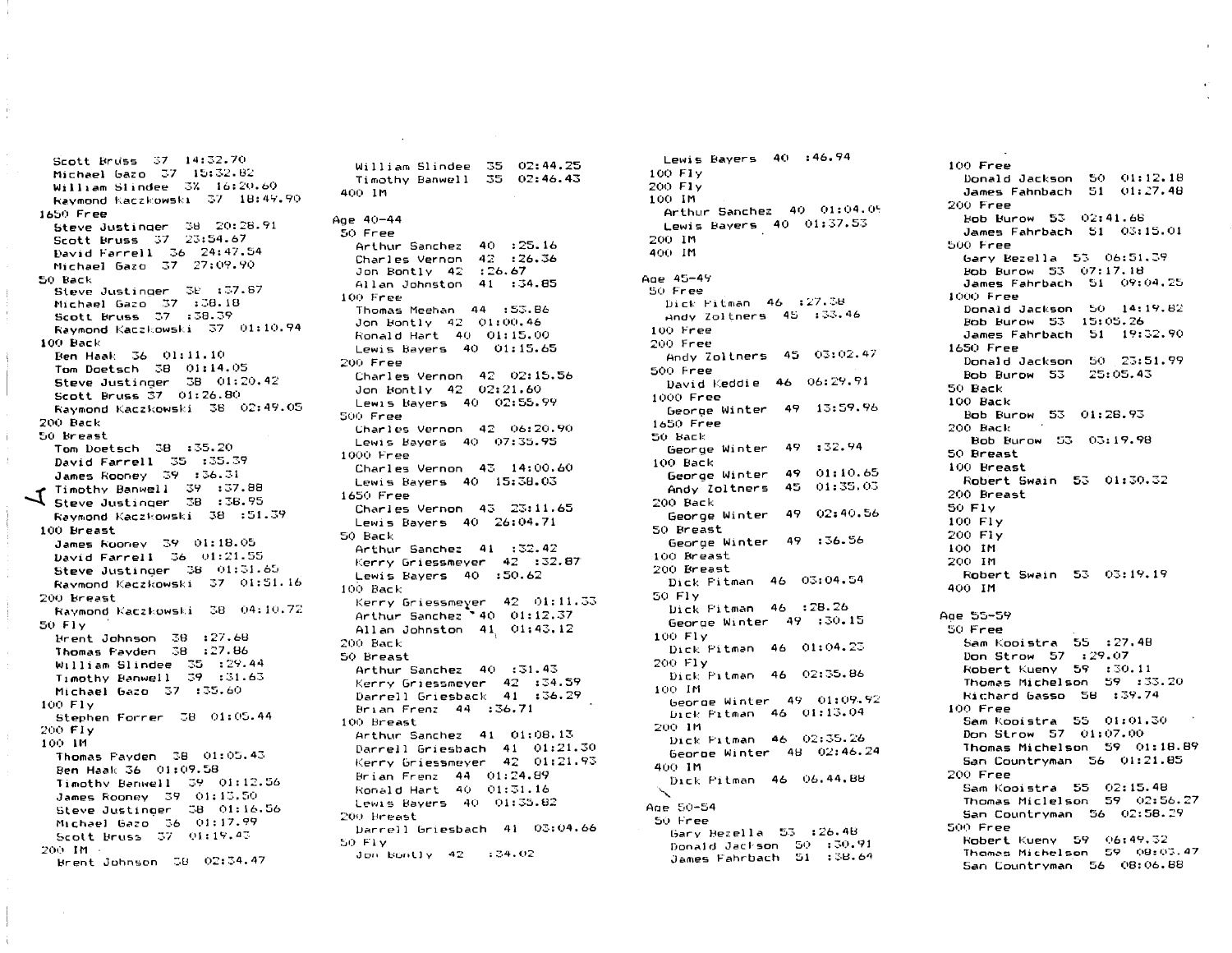Eichard Gasso 58 09:42.81 1000 Free Sam Kooistra 55 12:55.95 Wayne Leengran  $59 - 13:21.29$ Robert Kueny 59 14:27.79 Thomas Michelson 59 16:14.12 San Countryman 56 17:19.29  $1650$  Free Sam Kooistra 55 21:35.13 Wayne Leengran  $59$   $22:04.17$ Thomas Michelson 59 27:09.72 San Countryman 56 28:32.38 50 Back Thomas Michelson 59 : 43.17  $100$  Back Joseph Jany 56 01:27.21 Thomas Michelson 59 01:30.81 200 Back Thomas Michelson 59 03:15.27 San Countryman 56 03:44.70 50 Breast Sam Kooistra 55 :36.27 Robert Kueny 59 :37.30 Ronald Scheidelman 56 : 38.72 Joseph Jany 56 : 38.92 Don Strow 57 :40.74 Thomas Michelson 59 : 44.15 100 Breast Robert Kueny 59 01:22.20 Don Strow 57 01:33.56 Thomas Michelson 59 01:39.69 San Countryman 56 01:47.61 200 Breast Robert Kueny 59 02:55.81 Thomas Michelson 59 03:25.12  $\infty$ San Countryman 56 03:40.50 Ronald Scheidleman 56 03:45.49  $50 F1v$ Robert Kueny 59 :33.67 Sam Kooistra 55 :36.85 Thomas Michelson 59 : 39.45 100 FIV Robert Kueny 59 01:16.79 Ronald Scheidelman 56 01:28.02 Thomas Michelson 59 01:29.42 200 FIV Robert Kueny 59 02:56.32 Thomas Michelson 59 03:17.59 100 111 Robert Kueny 59 01:15.84 Joseph Jany 56 01:22.00 Thomas Michelson 59 01:26.90 Ronald Scheidelman 56 01:31.62 200 IB Robert Kueny 59 02:47.47 Thomas Michelson 59 03:15. San Countryman 56 03:33.85 400 IM Robert Kueny 59 05:54.07 Thomas Michelson 59 06:51. Ronald Scheidelman 56 07:1 San Countryman 56 07:37.79

Age 60-64 50 Free Donald Kilb 64 :30.90 Harlan Drake 62 :31.99 Roy Berry 63 :42.40 100 Free Harlan Drake 62 01:11.63 Donald Kilb 64 01:14.77 Roy Berry 63 01:33.19  $200$  Free: Harlan Drake 62 02:41.11 Donald Kilb 64 02:55.61 500 Free Robert Kueny 60 06:38.65 Mongan Byens 63 07:06.21 Harlan Drake 62 07:18.44 Donald Kilb 64 08:21.54 John Bauman 60 08:33.06 1000 Free Robert Kueny 60 14:11.72 Morgan Byers 63 14:36.53 Harlan Drake 62 15:00.17 John Bauman 60 16:44.63 Donald Kilb 64 16:05.74 1650 Free Robert Kueny 60 23:33.75 Morgan Byers 63 24:46.19 Harlan Drake 62 25:02.85 50 Back Alex Macgillis 62 :42.13 Jack Naughton 63 :44.56 Roy Berry 63 : 48.40 100 Back Mongan Byens 63 01:24.08 Roy Berry 63 01:48.27 Ramon Klitzke 62 01:49.43 200 Back Mongan Byens 63 03:04.99 Roy Berry 63 04:00.97 50 Breast Robert Kueny 60 :36.85 Alex MacGillis 63 : 41.31 Jack Naughton 63 :44.69  $\cdot$  Ramon Klitzke 62 :48.42 Hov Berry 63 :54.77 100 Breast John Masters 60 01:19.46 Robert Kueny 60 01:19.52 John Bauman 60 01:30.28 Alex MacGillis 62 01:31.76 Jack Naughton 63 01:41.98 200 Breast Robert Kueny 60 02:52.24 John Bauman 60 03:19.00 Alex MacGillis 62 03:31.55 Jack Naughton 63 03:45.42 Ramon Klitzke 62 04:14.87 50 Fly Alex MacGillis 62 :38.56 Donald Kilb  $64$  :  $42.81$ 100 Fly Robert Kueny 60 01:15.23 John Bauman m 60 01:28.89 200 FI<sub>Y</sub> John Masters 60 02:48.22 Robert Kueny 60 02:51.30 John Bauman 60 03:19.09

a oo laaa Robert Kueny 60 01:14.32 Harlan Drake 62 01:27.10 Alex MacGillis 62 01:28.55 Donald Kilb 64 01:32.65 Ramon Klitzke 62 01:58.22 200 IM Robert Kueny 60 02:42.88 John Baumanm 60 03:11.64 Alex MacGillis 62 03:17.39 Donald Kilb 64 03:30.07 400 IM Robert Kueny 60 05:48.32 John Masters 60 05:55.40 John Bauman 60 06:43.01 Donald Kilb 64 07:33.19 Age 65-69 50 Free Perry Rockwell 66 :28.95 Richard Olufs  $66 \div 32.22$ Melvin Martin 67 :38.08 100 Free Perry Rockwell 66 01:08.07 Richard Olufs 66 01:16.57 Melvin Martin 67 01:29.63  $200$  Free Perry Rockwell 66 02:39.24 Richard Olufs 66 03:01.62 500 Free Ferry Rockwell 66 07:20.94  $1000$  Free 1650 Free 50 Back Paul Hutinger 66 :32.09 beorge bandsey 67 :34.19 Melvin Martin 67 :50.01 100 Back Paul Hutinger 66 01:13.41 George Gandsey 67 01:17.83 Melvin Martin 67 01:54.57  $200$  Back George Gandsey 67 02:55.59 50 Breast Faul Hutinger 66 :36.80 George Gandsey  $67 : 42.32$ Richard Olufs 66 :43.87 Melvin Martin 67 :51.71 100 Breast Richard Olufs 66 01:36.81 Melvin Martin 67 01:56.87 200 Breast Richard Dlufs 66 03:32.96 50 Fly Paul Hutinger 66 : 30.57 Ferry Rockwell 66 :31.56 100 F1火 Perry Rockwell 66 01:22.25 200 Fly Perry Rockwell 66 03:19.4B 100 IM Paul Hutinger 66 01:15.64 Perry Rockwell 66 01:18.77 Richard Ulufs 66 01:31.73 200 IM Ferry Rockwell 66 03:03.57 400 IM

Age 70-74 50 Free **Company of Company** Lynn Surles 73 :30.45 John Fallin 70 :38.40  $100$  Free Lynn Surles 73 01:08.04 John Pallin 70 01:29.71 200 Free Lynn Surles 73 02:48.42 500 Free 1000 Free 1650 Free Lynn Surles 73 28:19.23 SO Back  $100$  Back 200 Back 50 Breast John Pallin 70 :45.89 100 Breast John Fallin 70 01:55.02 200 Breast 50 F1v Michael Sablica 70 01:12.72 100 Fly Michael Sablica 70 02:51.06 200 Fly Michael Sablica 70 07:06.45 100 IM 200 IM 400 IM Michael Sablica 70 11:03.58 Age 75-79  $50$  Free Herbert Howe 78 :37.10 William Kirar 79 :37.71  $100$  Free Herbert Howe 78 01:18.97 William Kirar 70 01:34.74  $200$  Free Herbert Howe 78 02:58.94 500 Free Herbert Howe 78 08:08.19 David Malbrough 79 09:22.71 1000 Free Herbert Howe 78 16:45.23 David Malbrough 79 19:05.80 1650 Free Herbert Howe 78 28:11.55 David Malbrough 79 31:28.67 50 Back David Malbrough 79 :42.35 William Kirar 79 :52.22  $100$  Back David Malbrough 79 01:39.20 200 Back 50 Breast 100 Breast  $200$  Breast  $50 F1y$  $100$  Fly 200 Fly beorge  $1$ rawicki 75 04.21.29 100 IM 200 IM 400 IM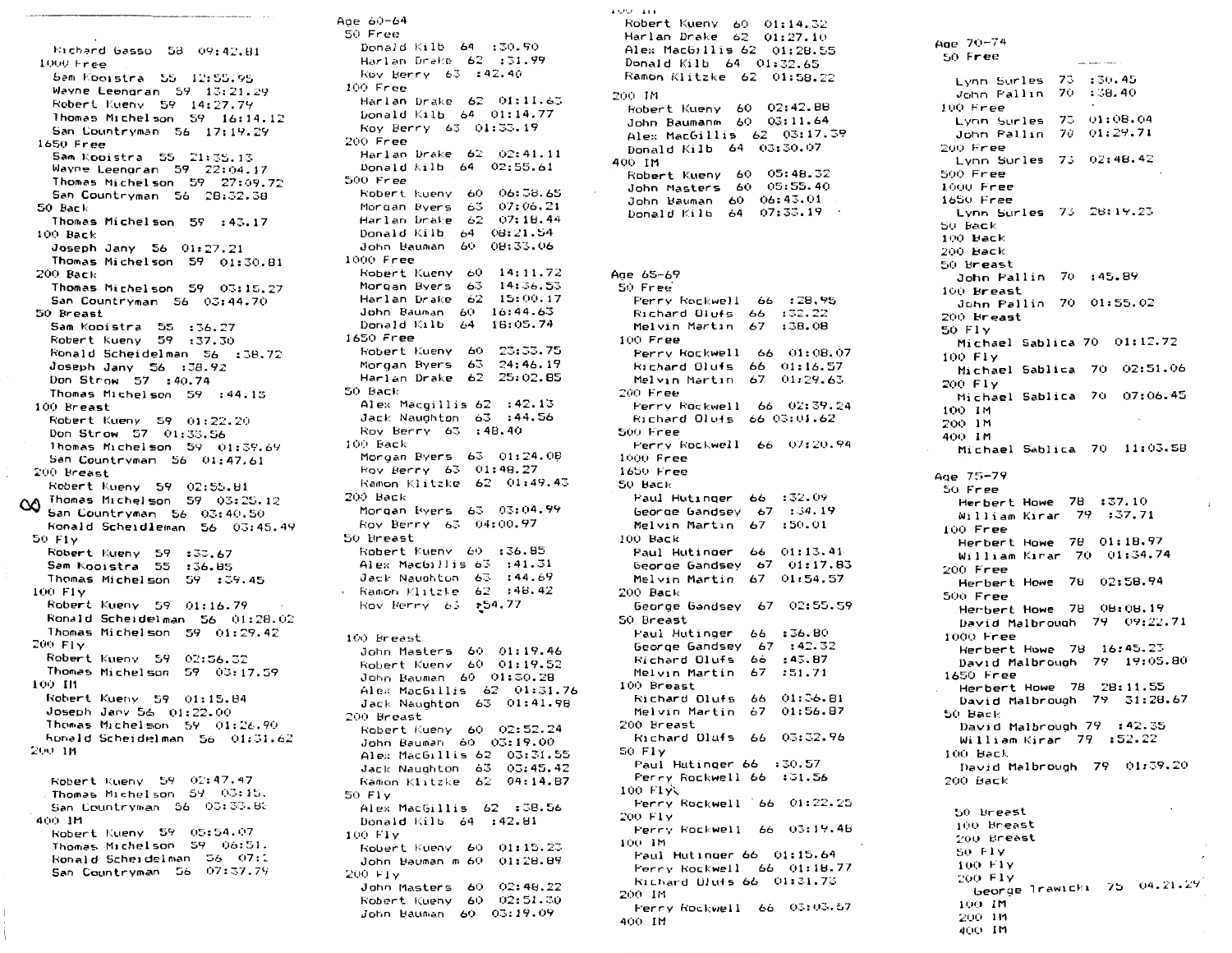#### USMS CONVENTION NOTES Sept. 19-23, 1990

This year (1990) was a rule year at convention. The major changes· are as follows;

1. 19-24 year olds may swim at nationals.

- 2. There are 3 different "order of events" for nationals. These will rotate so the order is not the same each year. The 1000/1650 or 800/1500 may be the first or last day, at the discretion of the meet director.
- 3.jThere are qualifying standards for nationals, to be used at the discretion of the meet director to hold competition to 10 hour days. Everyone will be able to swim 3 events. Swimmers may qualify for up to 3 more events by meeting time standards in the past two years- the slowest 10th place time from the last 3 nationals.
- **4.** There must be at least 2 officials present at all meets starting Jan.1992 at least one of whom ms USS, YMCA or other recognized certification. Referee and starter may double as stroke and turn judges, but the referee and starter may not be the same person.

The registration year has changed. This year cards will be valid Novemberl,1990 to December 31, 1991.Subsequently the year will be the calendar year. This change makes it easier to raise fees at the September convention to reflect rising insurance cost. **<sup>A</sup>**one day registration as propose by Pacific and long-distance was rejected by our insurance company.

The house voted to buy new computer software. Each LSMC will be given 3 programs free of charge- registration, Top Ten, and meet management. The programs may be copied or copies may be purchased from national office at a minimal cost. Within a year after the start of the programs, the meet management program will interface with automatic timing. The cost of the software package will be approximately \$21,000- about \$1 per registered swimmer.

At present the Heartland Zone is considering not having zone championships. Lately YMCA Short-Course Nationals have been held in the zone at the same time zone championships normally would be held. There has also been talk of YMCA Long-Course NAtionals. The people wo coordinated the zone postal meet felt it was a lot of work and the patches were very expensive. Instead there seemed to be interest in a Zone Top Ten, which could be generated by Walt Reid with the new program which includes the registration number. Voting within the Heartlan Zone meeting will be proportional by certified delegates so that those LSMC's will more members will get more votes. The zone representative's convention expenses will be divided proportionally.

If you love swimming and want to become a better, smarter swimmer while enjoying a memorable vacation, then TOTAL IMMERSION TOTAL IMMERSION is designed for Masters and Fitness swimmers and triathletes of any age, ability, or ambition.

This summer Total Immersion camps will be held on college campuses *in* Virginia, North Carolina, New York, Massachusetts, Ohio, and Ontario Canada from late May through mid-August.

Each camp will feature 4 hours daily in-pool instruction *in*  stroke technique and cardiovascular conditioning; daily seminars on workout design, skill improvement, race strategy, nutrition, strength development, and tapering for competition; and video stroke analysis of each swimmer. Accornodations include private rooms in college residence halls and All-You-Can-Eat training table meals in the dining hall. Each camper also receives a personal training\_ manual with training guidelines and strategies, workout •recipes", stroke drills, and a checklist of technical points to work on.

Terry Laughlin, founding director of Total Immersion, is a columnist for SWIM and SWIMMING WORLD magazines and is regarded as one of America's leading teachers of stroke technique. All TI coaches **with** extensive assistant directors are experience coaching adults.

In March, Terry will also begin publishing SWIM SMARTS, a newsletter of nuts-and-bolts training advice and information for Masters and fitness swimmers and triathletes. For a free sample copy or for a free camp brochure, write Total Immersion, 381 Main Street, Goshen NY 10924 or call Terry at 516-294-3528.

Adults are going back to camp. Not the kind with tents, counselors, and camp songs but camps at which adult swimmers can concentrate on improving their skills, mingle with fellow Masters swimmers, and receive instruction from professional coaches.

Swimming World lists dozens of swimming camps for kids, but now there are a handful of camps that cater to adult swimmers as And swim camp may be even more useful for the mature swimmer lhan for kids.

For one thing adults don·t enjoy easy and regular access lo good coaching as kids do and a concentrated 1-week dose of coaching in camp can have great long term value. A second boon for the adult swimmer is the benefit of the undistracted focus afforded by the camp environment. Rather than squeezing in a workout after work, at camp you"ll be disengaged from everyday concerns and surrounded by others with similar objectives. It can male the learning experience much more powerful.

You may have wondered if you're a good enough swimmer to go to one of these camps or if they're just for serious\_and<br>experienced swimmers. Rest assured that Masters\_swim\_camps Rest assured that Masters swim camps welcome swimmers of all ages, ambitions, and abilities. In fact, many of those who attend are recreational swimmers interested improving their strokes and in learning a more structured approach to fitness swi~ming.

If you"d like to learn more about Masters swim camp, send for a free brochure from Total Immersion, 381 Main Street, Goshen NY 10924 or call Terry Laughlin at 914-294-3510.